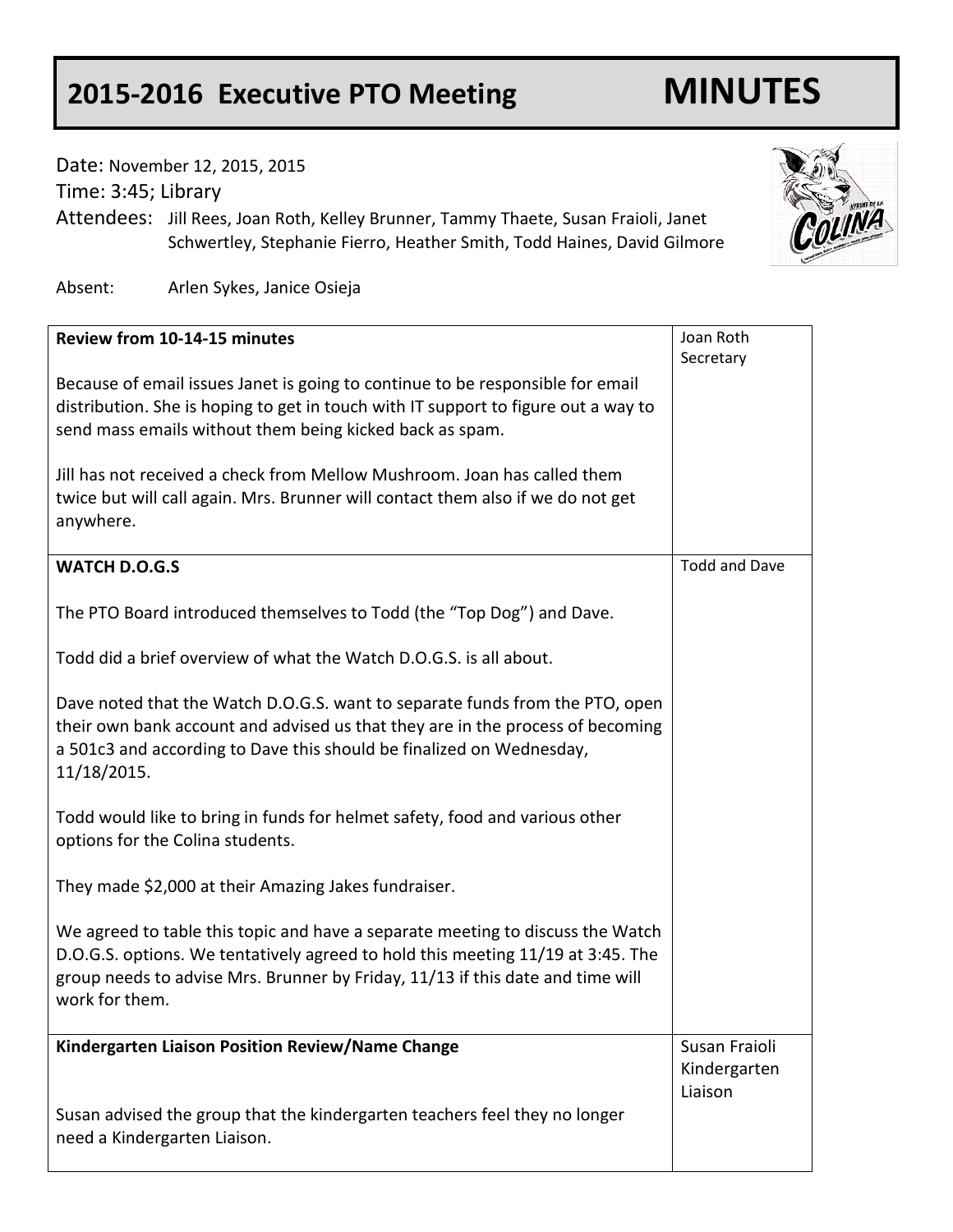| Susan has agreed to transition into the Co-Vice President.                                                                                                                                |                        |
|-------------------------------------------------------------------------------------------------------------------------------------------------------------------------------------------|------------------------|
| We need to have a vote at the November 16 <sup>th</sup> Colina Community Meeting<br>adding a 2 <sup>nd</sup> Advisory Board position and removal of the Kindergarten Liaison<br>position. |                        |
| <b>Budget</b>                                                                                                                                                                             | <b>Jill Rees</b>       |
| Jill briefly reviewed the budget.                                                                                                                                                         | Treasurer              |
| Book Fair brought in \$3, 226.22.                                                                                                                                                         |                        |
| Direct Donation is up to \$3,306.18.                                                                                                                                                      |                        |
| FDN is at \$739.88 and Spirit Wear is at \$641.90.                                                                                                                                        |                        |
|                                                                                                                                                                                           |                        |
| Jill completed the taxes for the PTO and saved us \$350.00                                                                                                                                |                        |
| Agenda Items for Colina Community Meeting 11/16/15                                                                                                                                        | Joan Roth              |
|                                                                                                                                                                                           | Secretary              |
| 1. Vote to remove Kindergarten Liaison Position and add a second Advisory                                                                                                                 |                        |
| Board Member position. (5 minutes)                                                                                                                                                        |                        |
| 2. Budget (10 minutes)                                                                                                                                                                    |                        |
| Upcoming Events and Recruit for 2016-2017 school year (15 minutes)<br>3.                                                                                                                  |                        |
| 4. WATCH D.O.G.S. (10 minutes)                                                                                                                                                            |                        |
| 5. Az. Merit Information (30 minutes)                                                                                                                                                     |                        |
|                                                                                                                                                                                           |                        |
| Janet will send out a sign up genius for meeting letting parents know                                                                                                                     |                        |
| that day care will not be provided unless there is a huge demand for it.<br>Janet will order pizza for this meeting.                                                                      |                        |
|                                                                                                                                                                                           |                        |
| <b>Next Year's Board</b>                                                                                                                                                                  | <b>Jill Rees</b>       |
|                                                                                                                                                                                           | Treasurer              |
| Joan and Jill will no longer have children at the school.                                                                                                                                 |                        |
| Janet cannot be President again nor can Janice be VP again.                                                                                                                               |                        |
|                                                                                                                                                                                           |                        |
| Need to start recruiting now for the 2016-2017 school year.                                                                                                                               |                        |
| <b>NEHS Pins</b>                                                                                                                                                                          | Joan Roth<br>Secretary |
| Mr. Sykes would like the PTO to donate the funds to purchase pins and                                                                                                                     |                        |
| embossed membership cards for the NEHS. He would like to purchase 10-15                                                                                                                   |                        |
| pins to start and each pin is \$7.80. Jill motioned to approve, Ms. Smith second                                                                                                          |                        |
| the motion and we were all in favor.                                                                                                                                                      |                        |
| If Mr. Sykes does not want to place the order, Stephanie Fierro would do so on                                                                                                            |                        |
| his behalf and get reimbursed.                                                                                                                                                            |                        |
|                                                                                                                                                                                           |                        |
| Mrs. Thaete would like to order a NEHS tablecloth and candelabra for these                                                                                                                |                        |
| events as well. Joan sent Mrs. Thaete and Mrs. Brunner an email with the                                                                                                                  |                        |